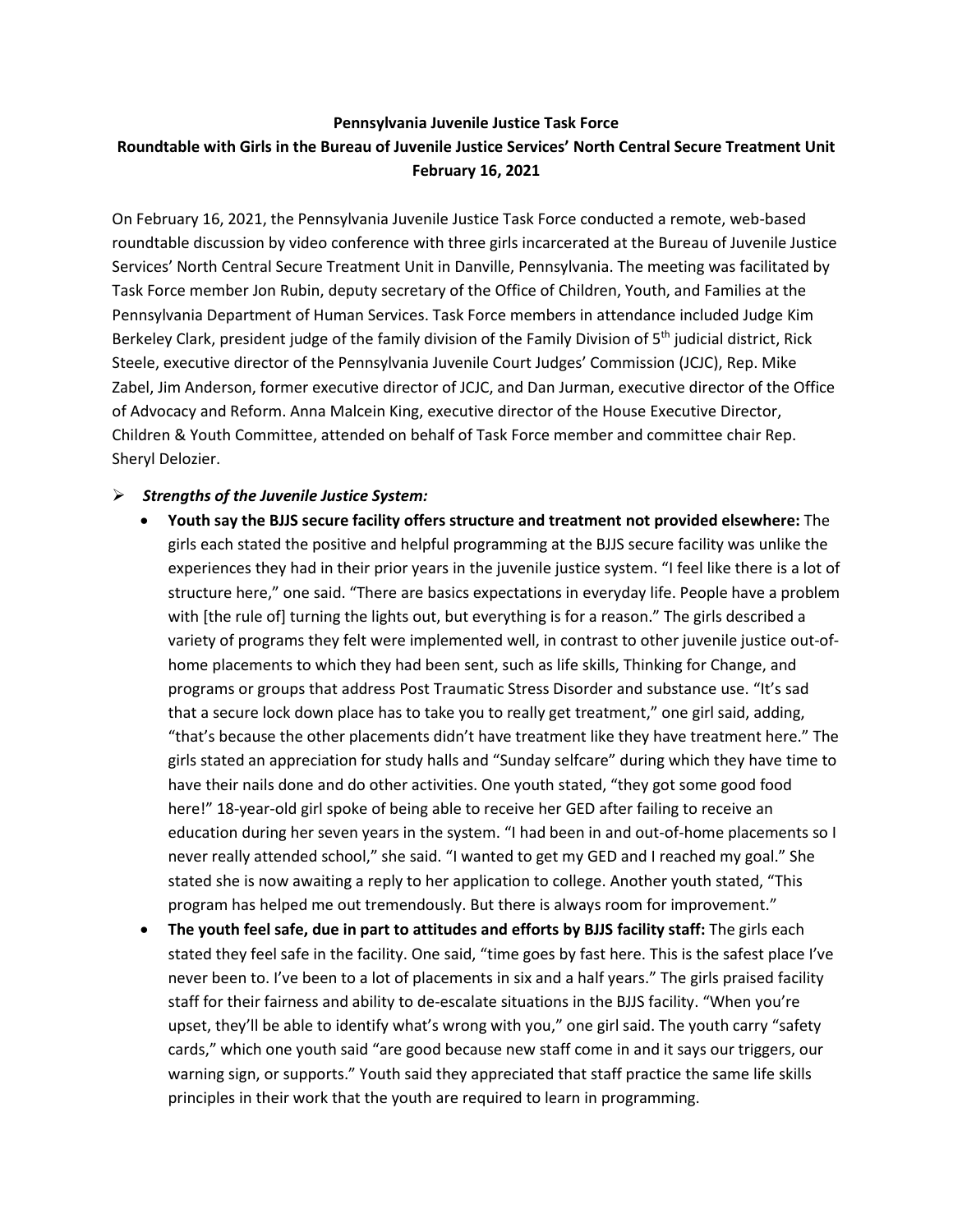## ➢ *Areas in Need of Improvement:*

- **The three youth spent most of the adolescence under court supervision, in and out of placements, leading to "institutionalization":** The three girls—one from a large urban county and two from midsized counties— were 17 or nearly 18 and had each spent the majority of their teenage years in the juvenile justice system and in and out of out-of-home placements—a combination of placements for delinquency and other systems such as mental health. One youth said, "I was first locked up at age 11. Growing up, I wasn't really in the best environments. ... So I wound up getting locked up for stealing stuff at the store. The first place I went was [a juvenile justice out-of-home placement]." She said she was subsequently sent to seven other juvenile justice facilities, in addition to her current BJJS secure stint. "People are so institutionalized [and] used to being in placement," she said. "I don't want that for people. I'm 18—it's too late for me, but it's not too late for other people. I want people to be able to live successful lives in their community." Another girl, age 17, said she had been in the BJJS secure facility twice, first for two-and-a-half years and now for nine months. Reacting to data from the Task Force showing nearly three-quarters of youth are sent to placement on their first adjudicated offense, another girl said, "you're just institutionalizing us. You're just giving us more problems than we had." One girl said in her years of cycling through out-of-home placements, she had "learned to live in an institution but not as a person in the world."
- **Youth are kept in the system and routinely removed from home for what they view as minor technical violations:** When asked why they were in the system for so long and whether they knew how to successfully get out, the girls described as routine being sent to placement for behavior that their juvenile probation officer (JPO) or the court viewed as a violation of supervision but not a new offense. "It's easy to get into the system but it's harder to get out," one girl said, adding that the system did not provide her any clear sense of how to complete her obligations to get off supervision. "Personally, I feel like once you get in, for me they didn't tell me exactly what I needed," she said. Another girl described her view of their system in terms of fairness and incentives. "I've been hearing this since the time I got locked up: we are money to everyone. Being in the system, everyone makes money off us. So one little violation is sending us [to out-of-home placement] … I got violated for letting my pregnant friend sleep at my grandma's house and my grandma told my JPO … and I got put all over. They don't give us a chance. … they need to have some faith in us. A lot of people are quick to judge me when I go to placements and stuff." A youth said she was locked up because "I had appointments, but I couldn't go because of COVID." One youth said she felt that such technical violations should not lead to removal from the home and should instead trigger other alternatives, adding, "I think there could have been a lot of options. I just had a violation. I don't think secure [out-of-home placement] for a violation is the right idea."
- **Youth say they are sent to out-of-home placement on a first offense, without treatment in the community:** Youth said they regularly saw kids removed from home on their first offense. None of the youth described receiving any nonresidential treatment prior to out-of-home placement. "We don't have resources before we go in [to out-of-home placement]," one said. "I guess it's the normal for us to act up because of where we're from, so the first time we act up, we get a charge." Another girl said, "I feel like kids where I'm from actually is scared to go forth and ask for help because they're scared they're going to get taken out of their homes or something,"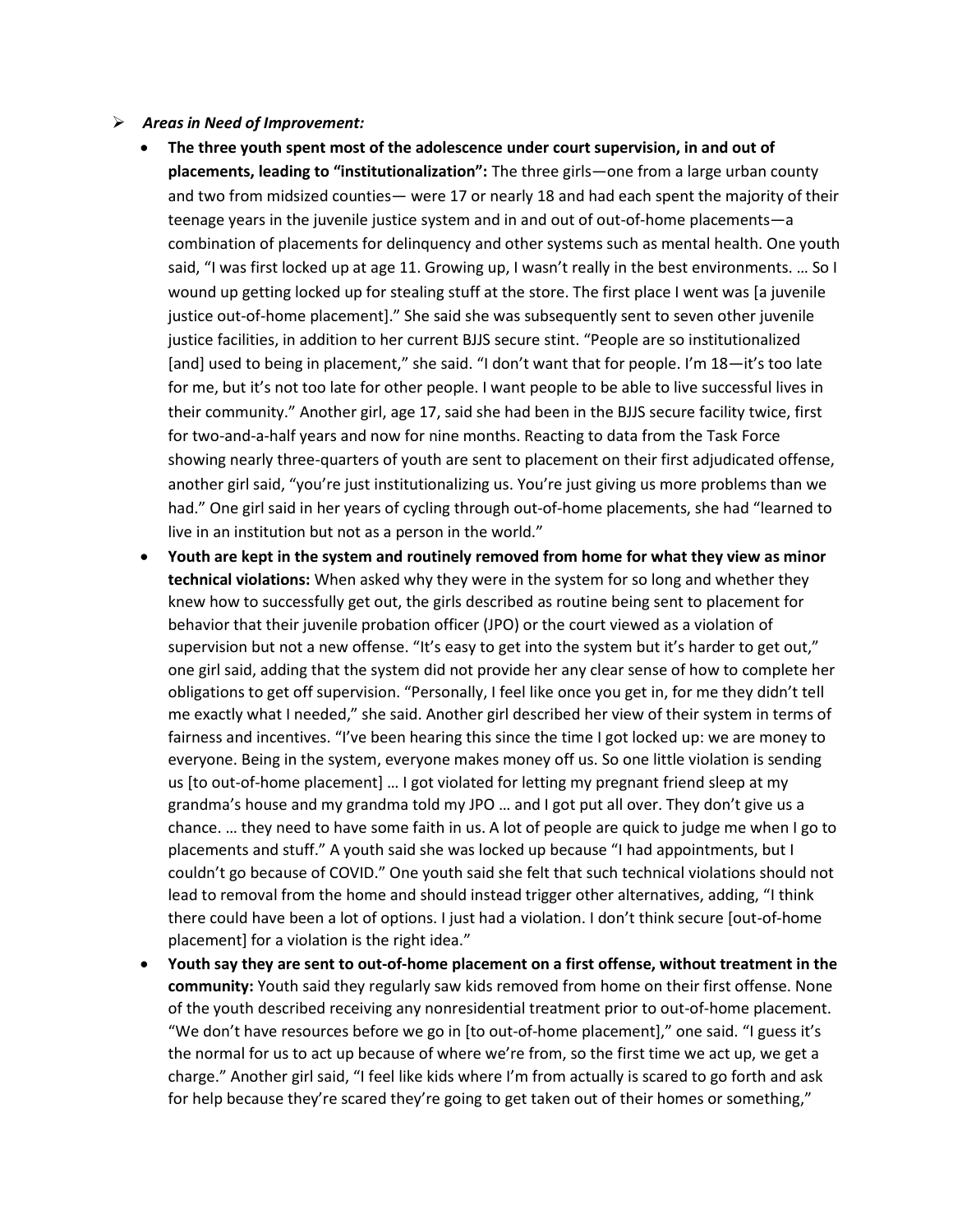adding that youth could be more engaged with treatment in the community "if people are not so much judgmental and offer more services like wraparound services and not be judgmental and not go straight to putting us out the house." The girl later added, "It's just redundant because they don't ever provide. They can never provide any solutions because of where I live. They say they don't want me [to live] in Philly, but all I know is Philly. But how do I know if you don't give me that chance? Why you going to take me out of Philly just to put me back in?" Another girl said she was in a facility through the mental health system to address her needs but when she was charged with an offense there, the court sent her directly to a juvenile justice placement—due, she felt, to the stigma of her mental health diagnosis. "They look at your background and then they do that," she said, adding "I think they don't want to deal with us."

- **In contrast to the BJJS facility, the girls said juvenile justice out-of-home placements are not safe and do not provide them with effective treatment or education:** Asking by the Task Force about their experiences in out-of-home placements outside of their current BJJS-run facility, the girls said placements to which they had been sent for delinquency were not safe, were not clean, and did not provide effective treatment or education. One girl said of other residential placements, "It's not safe at all. Residential [placement], they can do whatever they want. … They jump people. It's not safe at all." Another said, "a lot of these facilities are not clean. They are dirty. People are more stressed out in a dirty environment. How can I focus on what I need to when there are rats and stink bugs?" The girls described educational environments in out-ofhome placements where they were not educated—and even then, their credits were sometimes invalid and did not transfer when they returned home. "I've been to a placement where they do kindergarten work and you can color and they say you can get credit, but you don't get credit," one girl said. Speaking of staff at privately run out-of-home placements, one girl said both education and treatment were inadequate. "It's like they really did not care. In school, I swear, they would give me, like, adding or subtracting problems. They had the same classrooms for everybody doing the same work and we're all at different levels. We're doing second grade work. You can just walk out of class and do whatever you want. Same goes for the treatment. They didn't know what do when a problem came about. So it's like, every little thing turned into a big thing. They didn't know how to calm somebody down or interact with the kids. They would be on their phones and didn't really pay attention to us. … It wasn't really a learning-based environment."
- **Youth are aware that providers reject them from programs and that they are not wanted:** The girls raised, unprompted, their awareness of the fact that service providers can reject them from admittance into a program for any reason. The youth described an understanding that they were unwanted by these programs and that that posed an obstacle to receiving and completing treatment and to extricating themselves from the juvenile justice system. One girl said she felt her history led to provider rejections simply based on the amount of paperwork in her case. "I know no placement in the state will take me, but I need mental health treatment," she said, adding, "People don't accept you or they look at you in a different kind of way. They don't even go to interview you. They literally see a stack of papers. They don't even read it and then they say, 'I don't want her.' … I don't understand that. That's so messed up. I don't understand that." One Task Force member inquired whether the youth had been asked by the court where they wanted to live, but in response, a girl said that by the time she was asked, so many out-of-home placement providers had rejected her that it was too late to use her own agency because she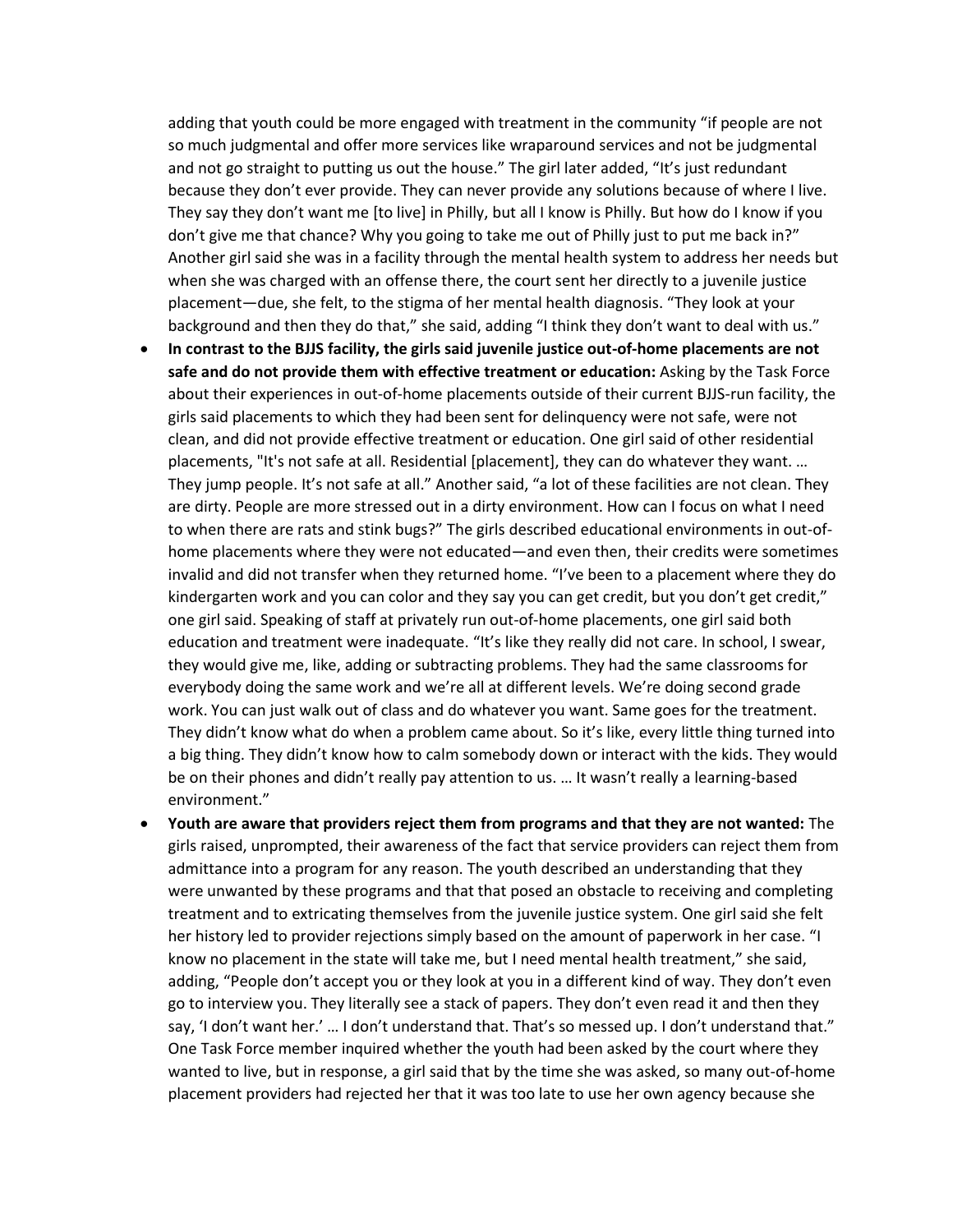was certain to be denied. "I have had so many placements that I recommended myself to be placed at and they denied me," she said, adding, "They waited so long to finally ask me … The placement where I actually wanted to be placed at is not going to accept me."

- **Sending youth far from home strains families:** The girls said being sent to out-of-home placements means they hardly ever see their family members, who often live far away. One girl some youth do family therapy while in placement, but that is not the case for her and her 70 year-old grandmother, who cannot drive far distances. Because [the courts] are always are so fast to put you far away, so it's hard for my grandma to come see me so I don't really have any family therapy." She said she gets only get "10 or 15 minutes" to Zoom with their families "once every two weeks," but regarding her grandmother, "I don't really have Zoom calls with her."
- **Youth with mental health diagnoses or who are victims of abuse, neglect, or dependency also felt those systems were "quick to throw you away":** When asked if they had prior experience in the child welfare system as victims of abuse, neglect or dependency, youth described experiences with other systems in largely negative terms, indicating those systems removed them from home too quickly just as they felt the juvenile justice system had. One girl—who described later being placed in eight facilities for delinquency—said she had been in foster care since the age of three "so when I got in the juvenile justice system, I already had [Department of Human Services] workers. I feel like they're so quick to throw you away." In response to the same question, another girl, who had had a child welfare caseworker since age 13 and also been in the delinquency system for nearly as long, said, "I feel like I've been in and out of so many step down programs and group homes everywhere and that it has affected me. I have social anxiety. I feel like I can't function in society. I've never had a job. I don't know how to take care of myself and now I'm an adult."
- **Some girls feel their court review hearings were not fair and that they did not have a voice:** When asked if they felt their court hearings were fair and that they were heard, one girl said no "A lot of the courts, you go in, they ask how you're doing and then it's done," she said. "You don't get a chance to say anything else." She said, "They have so many people on their case and they just want to get in and get out. WE go in there, they hear something, you're done. They don't really give you the benefit of the doubt, they don't really hear what you gotta say. I don't feel like it matters to them. In Philadelphia, we don't have a choice. We don't have a voice. We're just another set of papers. They just really look at the papers." A girl from another county felt it was a mixed bag. "We have some judges who don't want to hear anything and other judges who will listen too much and will maybe feel bad for the kid," she said. "It's a fine line  $$ yeah you don't want to completely disregard the person's feelings but at the same time we have to be aware and this person needs help." All three youth said their defense attorney did not help them understand the court proceedings. One youth said, "Honestly, my attorney would call me up five minutes before my court and say, 'this is what's going to happen, do you have questions?' How am I supposed to ask all the question I need to ask when I have five minutes? And then I wouldn't hear from him again until the next court hearing."

## ➢ *Notable quotes:*

- On the court's quickness to remove youth from home:
	- o *"I feel like sometimes it's like, 'she's from this neighborhood [so] her parents are this.' … If I get one misdemeanor charge and they send me to a 9-12 month program and*